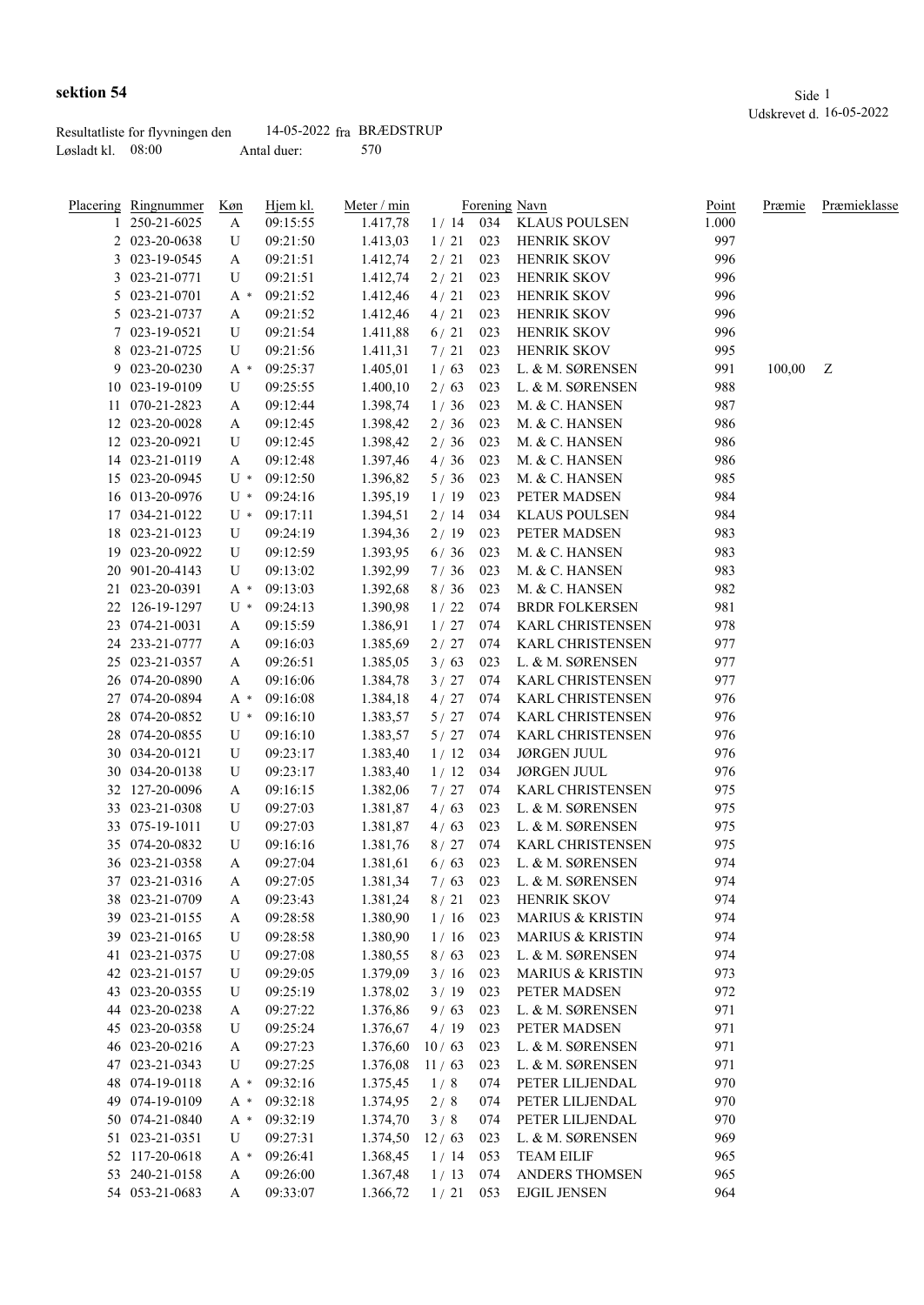|                     | Resultatliste for flyvningen den | 14-05-2022 fra BRÆDSTRUP |     |
|---------------------|----------------------------------|--------------------------|-----|
| Løsladt kl. $08:00$ |                                  | Antal duer:              | 570 |

| Placering Ringnummer | Køn      | Hjem kl. | Meter / min |            |     | Forening Navn               | <u>Point</u> | Præmie | Præmieklasse |
|----------------------|----------|----------|-------------|------------|-----|-----------------------------|--------------|--------|--------------|
| 55 074-21-0509       | A *      | 09:25:46 | 1.366,67    |            |     | 1/10 074 BRIAN JENSEN       | 964          |        |              |
| 56 053-21-0690       | A        | 09:33:09 | 1.366,23    | 2/21       | 053 | <b>EJGIL JENSEN</b>         | 964          |        |              |
| 57 053-20-0493       | A        | 09:26:51 | 1.365,83    | 2/14       | 053 | <b>TEAM EILIF</b>           | 963          |        |              |
| 58 023-21-0384       | A        | 09:28:09 | 1.364,63    | 13/63      | 023 | L. & M. SØRENSEN            | 963          |        |              |
| 59 023-20-0280       | U        | 09:28:11 | 1.364,11    | 14/63      | 023 | L. & M. SØRENSEN            | 962          |        |              |
| 60 224-19-2064       | A *      | 09:26:57 | 1.363,81    | 1/11       | 023 | <b>BRIAN NIELSEN</b>        | 962          |        |              |
| 61 053-21-0657       | U        | 09:20:39 | 1.363,35    | 1/20       | 053 | ERIK Ø.JENSEN               | 962          |        |              |
| 62 023-21-0315       | U        | 09:28:16 | 1.362,82    | 15/63      | 023 | L. & M. SØRENSEN            | 961          |        |              |
| 63 053-21-0660       | A        | 09:20:41 | 1.362,78    | 2/20       | 053 | ERIK Ø.JENSEN               | 961          |        |              |
| 64 053-18-0564       | A *      | 09:27:03 | 1.362,69    | 3/14       | 053 | <b>TEAM EILIF</b>           | 961          |        |              |
| 65 074-20-0443       | A *      | 09:26:21 | 1.361,93    | 2/13       | 074 | ANDERS THOMSEN              | 961          |        |              |
| 66 023-21-0379       | A        | 09:28:20 | 1.361,80    | 16/63      | 023 | L. & M. SØRENSEN            | 961          |        |              |
| 67 053-18-1225       | $A^*$    | 09:20:45 | 1.361,66    | 3/20       | 053 | ERIK Ø.JENSEN               | 960          |        |              |
| 68 053-18-0567       | U        | 09:27:09 | 1.361,12    | 4/14       | 053 | <b>TEAM EILIF</b>           | 960          |        |              |
| 69 053-21-0530       | A        | 09:27:10 | 1.360,86    | 5/14       | 053 | <b>TEAM EILIF</b>           | 960          |        |              |
| 70 074-21-0523       | U *      | 09:26:09 | 1.360,59    | 2/10       | 074 | BRIAN JENSEN                | 960          |        |              |
| 71 023-21-0749       | U        | 09:25:01 | 1.360,12    | 9/21       | 023 | <b>HENRIK SKOV</b>          | 959          |        |              |
| 72 023-21-0716       | U *      | 09:25:03 | 1.359,59    | 10/21      | 023 | <b>HENRIK SKOV</b>          | 959          |        |              |
| 73 074-18-0556       | A *      | 09:26:47 | 1.359,22    | 1/10       | 023 | <b>DION ESMANN</b>          | 959          |        |              |
| 74 053-17-8374       |          | 09:27:09 | 1.359,17    | 1/12       | 053 | <b>CLAUS HENRIKSEN</b>      | 959          |        |              |
| 75 023-20-0366       | A<br>U * | 09:26:33 | 1.358,38    | 5/19       | 023 | PETER MADSEN                | 958          |        |              |
| 76 156-21-0553       |          | 09:26:35 |             |            |     | <b>KURT LAIER</b>           | 958          |        |              |
|                      | A        |          | 1.358,09    | 1/15       | 053 |                             |              |        |              |
| 77 074-20-0069       | A        | 09:24:01 | 1.357,74    | 1/20       | 074 | HANS-JØRN THOMSEN           | 958          |        |              |
| 78 074-20-0087       | $A^*$    | 09:24:03 | 1.357,20    | 2 / 20     | 074 | HANS-JØRN THOMSEN           | 957          |        |              |
| 79 053-18-0893       | A *      | 09:35:25 | 1.357,05    | 1/6        | 053 | <b>EJNER PEDERSEN</b>       | 957          |        |              |
| 80 034-20-0100       | U        | 09:24:55 | 1.356,79    | 3/12       | 034 | <b>JØRGEN JUUL</b>          | 957          |        |              |
| 81 074-20-0093       | A        | 09:24:05 | 1.356,67    | 3/20       | 074 | HANS-JØRN THOMSEN           | 957          |        |              |
| 82 023-19-0121       | $U^*$    | 09:28:43 | 1.355,91    | 17/63      | 023 | L. & M. SØRENSEN            | 956          |        |              |
| 82 023-21-0303       | A        | 09:28:43 | 1.355,91    | 17/63      | 023 | L. & M. SØRENSEN            | 956          |        |              |
| 84 053-20-0504       | U        | 09:27:30 | 1.355,68    | 6/14       | 053 | <b>TEAM EILIF</b>           | 956          |        |              |
| 85 023-21-0345       | A        | 09:28:44 | 1.355,66    | 19/63      | 023 | L. & M. SØRENSEN            | 956          |        |              |
| 86 053-20-0954       | U        | 09:27:23 | 1.355,54    | 2/12       | 053 | <b>CLAUS HENRIKSEN</b>      | 956          |        |              |
| 87 126-20-1380       | A *      | 09:27:24 | 1.355,29    | 3/12       | 053 | <b>CLAUS HENRIKSEN</b>      | 956          |        |              |
| 88 023-20-0268       | U        | 09:28:46 | 1.355,15    | 20/63      | 023 | L. & M. SØRENSEN            | 956          |        |              |
| 89 053-21-0422       | U        | 09:27:25 | 1.355,03    | 4/12       | 053 | <b>CLAUS HENRIKSEN</b>      | 956          |        |              |
| 90 053-19-0902       | A *      | 09:27:11 | 1.352,99    | 2/10       | 023 | <b>DION ESMANN</b>          | 954          |        |              |
| 91 074-21-0582       | A *      | 09:26:59 | 1.352,02    | $3/13$ 074 |     | <b>ANDERS THOMSEN</b>       | 954          |        |              |
| 92 086-20-0375       | $A^*$    | 09:27:15 | 1.351,95    | 3/10       | 023 | <b>DION ESMANN</b>          | 954          |        |              |
| 93 023-18-0631       | $U^*$    | 09:27:40 | 1.351,16    | 5/12       | 053 | <b>CLAUS HENRIKSEN</b>      | 953          |        |              |
| 94 074-21-0310       | A *      | 09:33:58 | 1.350,56    | 4/8        | 074 | PETER LILJENDAL             | 953          |        |              |
| 95 023-19-0947       | A        | 09:15:30 | 1.347,48    | 9/36       | 023 | M. & C. HANSEN              | 950          |        |              |
| 96 034-20-0097       | $A^*$    | 09:25:36 | 1.345,96    | 4/12       | 034 | <b>JØRGEN JUUL</b>          | 949          |        |              |
| 97 074-20-0722       | $A^*$    | 09:27:41 | 1.345,27    | 4/10       | 023 | <b>DION ESMANN</b>          | 949          |        |              |
| 98 034-20-0118       | A        | 09:25:39 | 1.345,17    | 5/12       | 034 | <b>JØRGEN JUUL</b>          | 949          |        |              |
| 99 034-21-0228       | A        | 09:25:40 | 1.344,91    | 6/12       | 034 | <b>JØRGEN JUUL</b>          | 949          |        |              |
| 100 053-20-0096      | U        | 09:21:50 | 1.343,63    | 4/20       | 053 | ERIK Ø.JENSEN               | 948          |        |              |
| 100 053-20-0116      | A        | 09:21:50 | 1.343,63    | 4/20       | 053 | ERIK Ø.JENSEN               | 948          |        |              |
| 102 053-21-0656      | A        | 09:21:52 | 1.343,09    | 6/20       | 053 | ERIK Ø.JENSEN               | 947          |        |              |
| 103 023-20-0953      | U        | 09:31:29 | 1.342,91    | 4/16       | 023 | <b>MARIUS &amp; KRISTIN</b> | 947          |        |              |
| 104 053-20-0115      | U        | 09:21:53 | 1.342,81    | $7/20$     | 053 | ERIK Ø.JENSEN               | 947          |        |              |
| 105 237-21-0332      | A        | 09:21:54 | 1.342,54    | 8/20       | 053 | ERIK Ø.JENSEN               | 947          |        |              |
| 106 023-20-0005      | A        | 09:16:02 | 1.338,03    | 10/36      | 023 | M. & C. HANSEN              | 944          |        |              |
| 107 023-21-0166      | U        | 09:31:50 | 1.337,79    | 5/16       | 023 | <b>MARIUS &amp; KRISTIN</b> | 944          |        |              |
| 108 034-20-0111      | U *      | 09:26:10 | 1.337,11    | 7/12       | 034 | <b>JØRGEN JUUL</b>          | 943          |        |              |
|                      |          |          |             |            |     |                             |              |        |              |